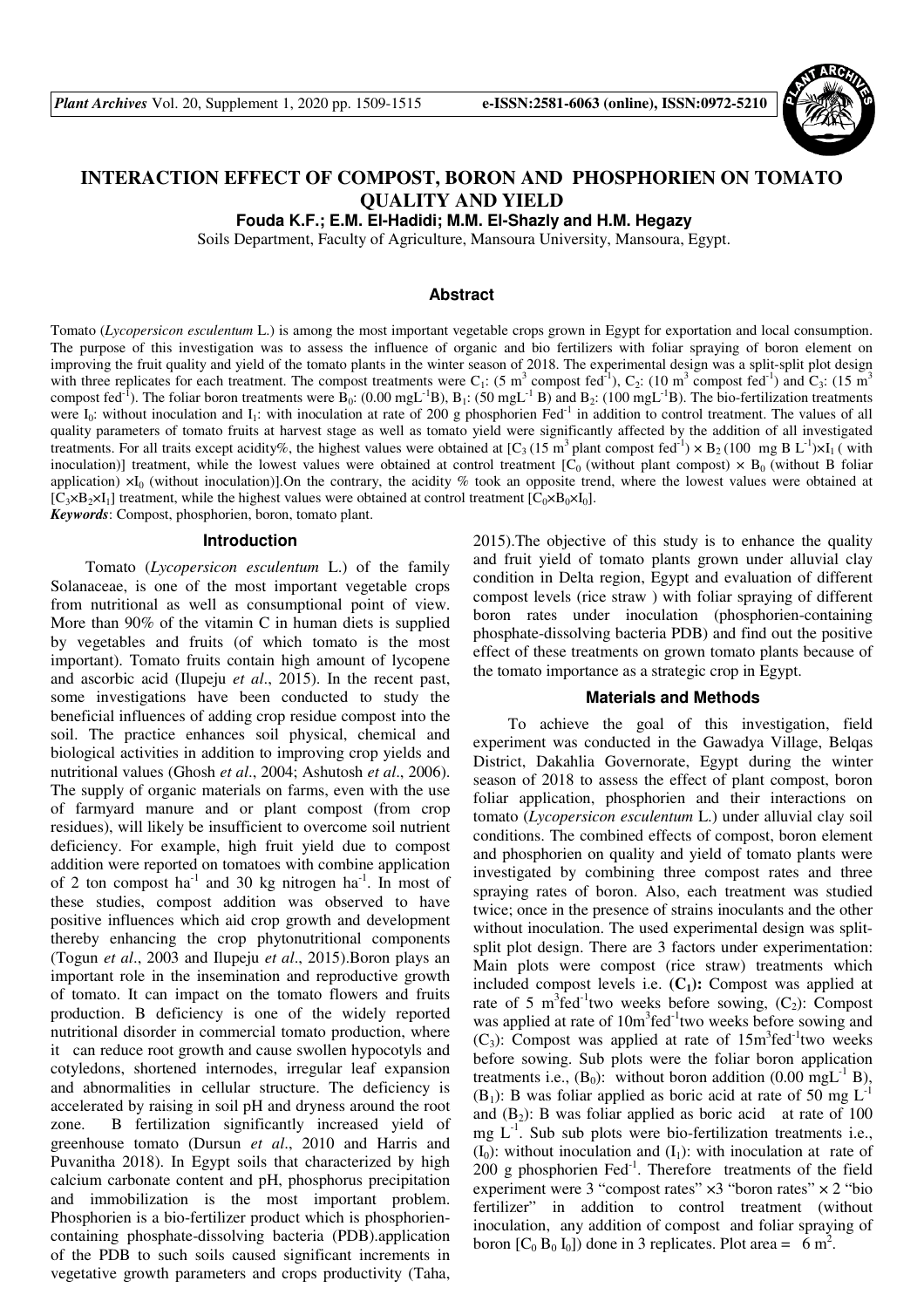**Analysis of Soil:** The soil was analyzed before planting as a routine work according to Dewis and Fertias (1970), Table 1 shows the some chemical and physical characteristics of alluvial soil. Chemical analysis of the compost (rice straw) used are presented in Table (2). All agricultural operations were performed according to the traditional local agriculture management practices. Tomato seedlings 'Super strain B' were transplanted on the  $15<sup>th</sup>$  of October, 2018. At soil preparation, the compost was applied according to treatments two weeks before sowing. Phosphorien (*Bacillus megatherium*; phosphate-dissolving bacteria) was provided by the Egyptian Ministry of Agriculture and mixing with fine clay soil and added at 7 days after sowing at the rhizosphere area. Boron fertilization; as boric acid was added by foliar at two different stages from transplanting (after 40 and 50 days). The amounts of mineral fertilizers were used as recommended by Egyptian Ministry of Agricultural. The plants were irrigated every week during the growing season. Other cultural practices; such as, plant protection against weeds, diseases and insects; were performed whenever they were thought to be necessary as recommended for commercial tomato production. Tomato fruit were handharvested at the fully ripe stage. One picking was harvested on January 25, 2019.

**Table 1 :** Some physical and chemical characteristics of the experimental soil before transplanting tomato seedlings.

| <b>Soil Characteristics</b>                 | <b>Values</b>         |             |
|---------------------------------------------|-----------------------|-------------|
|                                             | C. Sand               | 2.100       |
| <b>Particle size distribution</b><br>$(\%)$ | F. Sand               | 19.60       |
|                                             | <b>Silt</b>           | 28.00       |
|                                             | Clay                  | 50.30       |
|                                             | <b>Textural class</b> | <b>Clay</b> |
| $EC$ dSm <sup>-1*</sup>                     |                       | 1.500       |
| $\mathbf{pH}^{**}$                          |                       | 8.160       |
| $CaCO3$ %                                   |                       | 2.090       |
| <b>O.M</b> %                                |                       | 1.130       |
| F.C %                                       |                       | 35.50       |
| $S.P.$ %                                    |                       | 71.00       |
|                                             | $Ca++$                | 5.500       |
|                                             | $Mg++$                | 2.900       |
| Soluble cations, meq $L^{-1}$               | $K+$                  | 2.000       |
|                                             | $Na+$                 | 4.600       |
|                                             | CO <sub>3</sub>       |             |
|                                             | HCO <sub>3</sub>      | 0.900       |
| Soluble anions, meq $L^{-1}$                | CI                    | 7.900       |
|                                             | $SO_4^-$              | 6.200       |
|                                             | Nitrogen (N)          | 66.00       |
| Available element, mg $kg^{-1}$             | Phosphorus (P)        | 9.300       |
|                                             | Potassium (K)         | 285.6       |
|                                             | Boron (B)             | 1.980       |

Table 2 : Chemical analysis of the compost used.

| <b>Characteristics</b>           | <b>Values</b>     |       |
|----------------------------------|-------------------|-------|
| Weight of $m^3$ kg <sup>-1</sup> |                   | 325.0 |
| pH 1:5                           |                   | 6.140 |
| $EC(1:10)$ $(dSm^{-1})$          |                   | 3.710 |
| $OM\%$                           |                   | 35.10 |
| Organic carbon%                  |                   | 20.41 |
| C/N ratio                        |                   | 13.90 |
|                                  | <b>Iron</b>       | 62.32 |
|                                  | <b>Manganese</b>  | 25.49 |
| Available micronutrients         | Copper            | 5.550 |
| and heavy metals                 | Zinc              | 18.49 |
| $(mg kg-1)$                      | Lead              | 5.950 |
|                                  | <b>Nickel</b>     | 2.150 |
|                                  | Cadmium           | 0.860 |
|                                  | Nitrogen          | 1.490 |
| Total Nutrients $(\% )$          | <b>Phosphorus</b> | 0.490 |
|                                  | <b>Potassium</b>  | 0.880 |

The following characteristics were inspected:

**Quality parameters of tomato fruits:** representative samples of tomato fruits were randomly taken from each treatment at harvest stage to determine the quality parameters of tomato fruits (vitamin C; mg  $100g^{-1}$ , total acidity in fruits; %, lycopene pigment; %, total carbohydrates and total sugars; %, total soluble solids content (TSS) of the fresh tomato fruits; % and percentage of dry matter after drying fruits at  $70^{\circ}$ c) according to A.O.A.C (1980).

**Fruit yield:** Harvesting was after100 days from transplanting. The total fruit yield (gram per plant), average number of fruits per plant and average weight of fruits; gram were recorded.

**Statistical analysis:** Data were statistically analyzed according to Gomez and Gomez (1984) using CoStat (Version 6.303, CoHort, USA, 1998–2004).

# **Results and Discussion**

### **1. Fruit nutritional values:**

Acidity  $(\%)$ , lycopene  $(\%)$ , total soluble solids(TSS  $\%$ ), total sugars(%), total carbohydrates (%) and ascorbic acid ( $V$ . C mg/100g) of tomato fruits as influenced by plant compost, phosphorin and boron foliar spraying as well as its interactions are presented in Tables (3 and 4). Data in Table (3) indicate that the values of all above mentioned parameters were significantly affected due to any addition of plant compost. On other words; this parameters were significantly increased with raising of adding level of plant compost, except for acidity % which significantly decreased with increase of adding level of plant compost.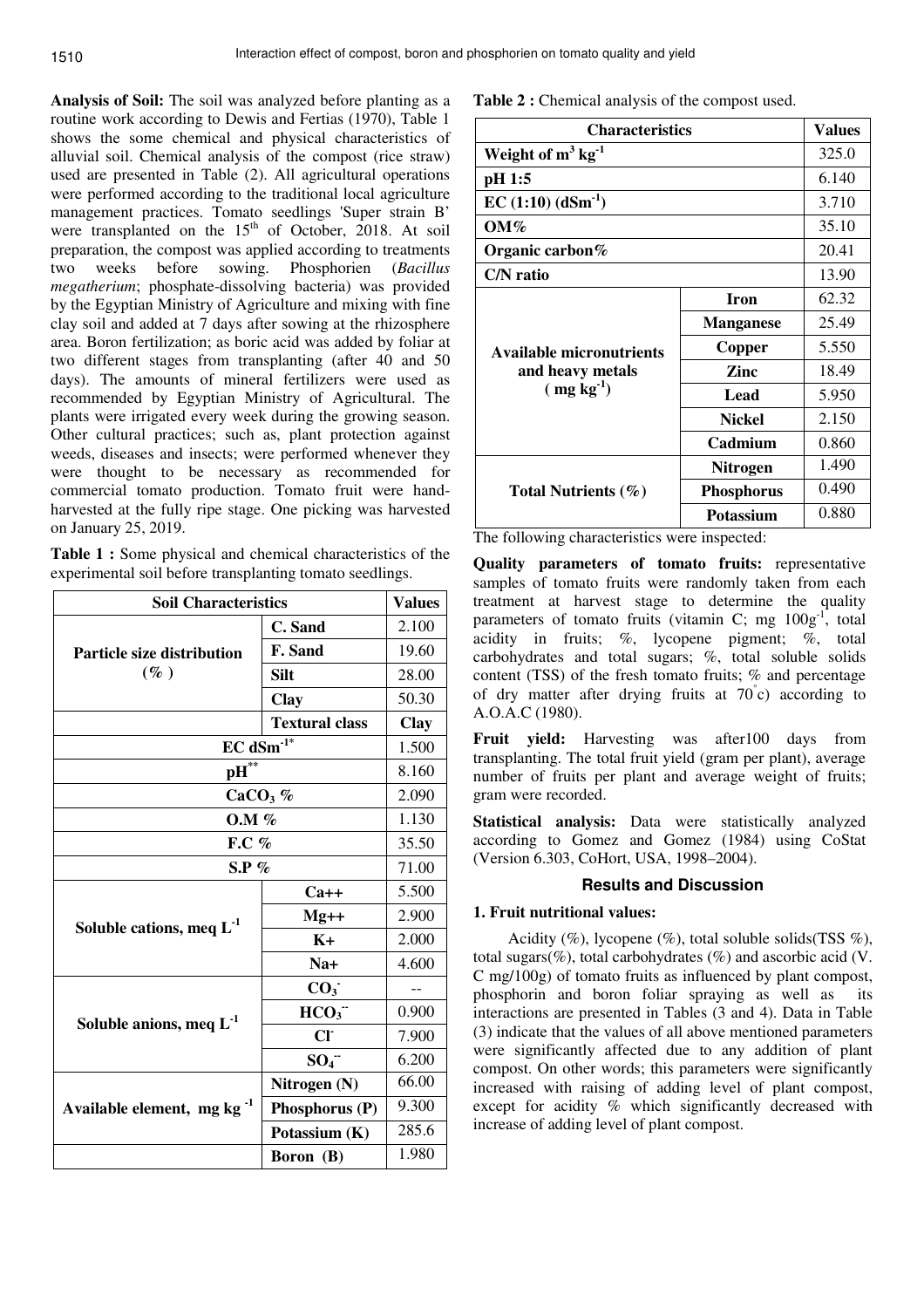| <b>Treatments</b>                             | <b>Acidity</b>  | Lycopene | <b>TSS</b> | T. Sugar | T.<br>Carbohydrates | V.C   |  |
|-----------------------------------------------|-----------------|----------|------------|----------|---------------------|-------|--|
|                                               | $\mathcal{O}_0$ |          |            |          |                     |       |  |
| <b>Compost level</b>                          |                 |          |            |          |                     |       |  |
| $C_1$ ( 5 m <sup>3</sup> fed <sup>-1</sup> )  | 0.90            | 10.78    | 5.05       | 4.24     | 38.36               | 29.99 |  |
| $C_2$ ( 10 m <sup>3</sup> fed <sup>-1</sup> ) | 0.86            | 11.12    | 5.20       | 4.44     | 38.68               | 30.50 |  |
| $C_3$ (15 m <sup>3</sup> fed <sup>-1</sup> )  | 0.82            | 11.35    | 5.32       | 4.57     | 38.91               | 30.87 |  |
| LSD at $5\%$                                  | 0.03            | 0.07     | 0.05       | 0.04     | 0.06                | 0.05  |  |
| <b>Boron</b> level                            |                 |          |            |          |                     |       |  |
| $B_0$ (0.0 mgL <sup>-1</sup> )                | 0.93            | 10.53    | 4.93       | 4.11     | 38.12               | 29.61 |  |
| $B_1$ (50 mgL <sup>-1</sup> )                 | 0.84            | 11.24    | 5.26       | 4.50     | 38.80               | 30.69 |  |
| $B_2(100 \text{ mgL}^{-1})$                   | 0.81            | 11.49    | 5.38       | 4.63     | 39.03               | 31.06 |  |
| LSD at $5\%$                                  | 0.02            | 0.06     | 0.02       | 0.03     | 0.03                | 0.06  |  |
| <b>Phosphorin application</b>                 |                 |          |            |          |                     |       |  |
| $I_0$ (without inoculation)                   | 0.97            | 10.27    | 4.78       | 3.97     | 37.87               | 29.20 |  |
| $I_1$ (with inoculation)                      | 0.75            | 11.90    | 5.60       | 4.86     | 39.43               | 31.71 |  |
| LSD at $5\%$                                  | 0.01            | 0.04     | 0.02       | 0.02     | 0.02                | 0.05  |  |

**Table 3 :** Effect of compost, phosphorin and foliar spraying with boron on acidity(%), lycopene(%), TSS (%), total sugars (%), total carbohydrates (%) and V.C (mg/100g) in tomato at harvest stage.

In this respect, for all above mentioned parameters except acidity, the highest values were realized due to the addition of 15 m<sup>3</sup> plant compost fed<sup>-1</sup> (C<sub>3</sub>) as soil application followed by 10 m<sup>3</sup> plant compost fed<sup>-1</sup>(C<sub>2</sub>) and 5 m<sup>3</sup> plant compost fed<sup>-1</sup> (C<sub>1</sub>), respectively. As for total acidity %, the lowest values were realized due to the addition of  $15 \text{ m}^3$  plant compost fed<sup>-1</sup> (C<sub>3</sub>) as soil application followed by 10 m<sup>3</sup> plant compost fed<sup>-1</sup>(C<sub>2</sub>) and 5 m<sup>3</sup> plant compost fed<sup>-1</sup> (C<sub>1</sub>), respectively.

Regarding the effect of boron foliar spraying on aforementioned traits data at the same Table (3) indicate that the values of lycopene  $(\%)$ , total soluble solids(TSS  $\%$ ), total sugars(%), total carbohydrates (%) and ascorbic acid (V. C mg/100g) of tomato plants were significantly increased as the levels of B were increased, where the highest values were realized for the plants treated with boron foliar spraying at the rate of 100 mg B  $L^{-1}$  (B<sub>2</sub>) while, the lowest one was happened for the  $B_0$  treatment (0.0 mg B  $L^{-1}$ ). On the contrary, the values of acidity% of tomato plants were significantly decreased as the levels of B were increased, where the lowest values were realized for the plants treated with boron foliar spraying at the rate of 100 mg B  $L^{-1}$  (B<sub>2</sub>) while, the highest one was happened for the  $B_0$  treatment (0.0) mg B  $L^{-1}$ ). Concerning the effect of phosphorin data at Table (3) reveal that; the values of all above mentioned parameters of tomato plants treated with phosphorin  $(I_1)$  were more than obtained for the untreated plants  $(I_0)$ , except for acidity % which significantly decreased with phosphorin  $(I_1)$ . The differences between these values were significant during the season of the experimentation.

The interaction effect between the treatments under study are presented in Table (4). It could be observed that; the values of acidity  $(\%)$ , lycopene  $(\%)$ , total soluble solids(TSS  $\%$ ), total sugars( $\%$ ), total carbohydrates ( $\%$ ) and ascorbic acid (V. C mg/100g) of tomato fruits were significantly affected due to the addition of all investigated treatments. For all above mentioned parameters except acidity%, the highest values were at  $[C_3 \ (15 \ m^3 \)$  plant compost fed<sup>-1</sup>)  $\times$  B<sub>2</sub> (100 mg B L<sup>-1</sup>) $\times$ I<sub>1</sub>( with inoculation)] treatment, while the lowest values were at control treatment  $[C_0$  (without plant compost)  $\times$  B<sub>0</sub> (without B foliar application)  $\times I_0$  (without inoculation)]. Also, the data show

that spraying boron at the rate of 100 mg B  $L^{-1}$  (B<sub>2</sub>) with inoculation  $(I_1)$  gave higher values at any level of plant compost compared to that same plant compost level without both boron application and inoculation. As for acidity, the lowest values were at  $[C_3 (15 \text{ m}^3 \text{ plant compost } \text{fed}^{-1}) \times B_2]$ (100 mg B  $L^{-1}$ )×I<sub>1</sub>( with inoculation)] treatment, while the highest values were at control treatment  $[C_0$  (without plant compost)  $\times$  B<sub>0</sub> (without B foliar application)  $\times I_0$  (without inoculation)].Also, the data show that spraying boron at the rate of 100 mg B  $L^{-1}$  (B<sub>2</sub>) with inoculation (I<sub>1</sub>) gave lower values at any level of plant compost compared to that same plant compost level without both boron application and inoculation. This trend was realized for the two studied seasons.

The results presented here, in agreement with several earlier reports, show that total sugars (primarily reducing sugars) were positively correlated to pH and titratable acidity. The authors illustrated that positive correlation between sugars and pH and between sugars and titratable acidity means that plants with high sugars have more free organic acids and less hydrogen ion concentration than plants with low sugars Getinet *et al.* (2008). Our results were in harmony with the results of Mohd *et al*. (2002); Kumar *et al*. (2007); Ghorbani *et al*. (2008); El-Tohamy *et al*. (2009); Ekinci *et al*. (2015) who reported that contents of total soluble solids (TSS) and vitamin C increased in the fruits harvested from the plants treated with combination of compost and boron under inoculation. Boron significantly increased total sugars, vitamin .C and TSS of tomato cv. Zare (2013). Also, our results agree with Mahmoud *et al*. (2009) who reported that plant residues compost significantly increased quality of cucumber like vitamin .C and TSS and when compared to the control (without compost).

#### **2- Yield and its components:**

 Data in Table (5) show the individual effect of different plant compost levels on yield and its components i.e. fruits dry matter  $(\%)$ , No. of fruit plant<sup>-1</sup>, fresh weight of fruit (g plant<sup>-1</sup>) and total yield (g plant<sup>-1</sup>) of tomato plant. It could be observed that; the values of all aforementioned traits were significantly affected due to the application of different levels of plant compost, except for No. of fruits plant  $^{-1}$  which had no significant effect, where the highest values recorded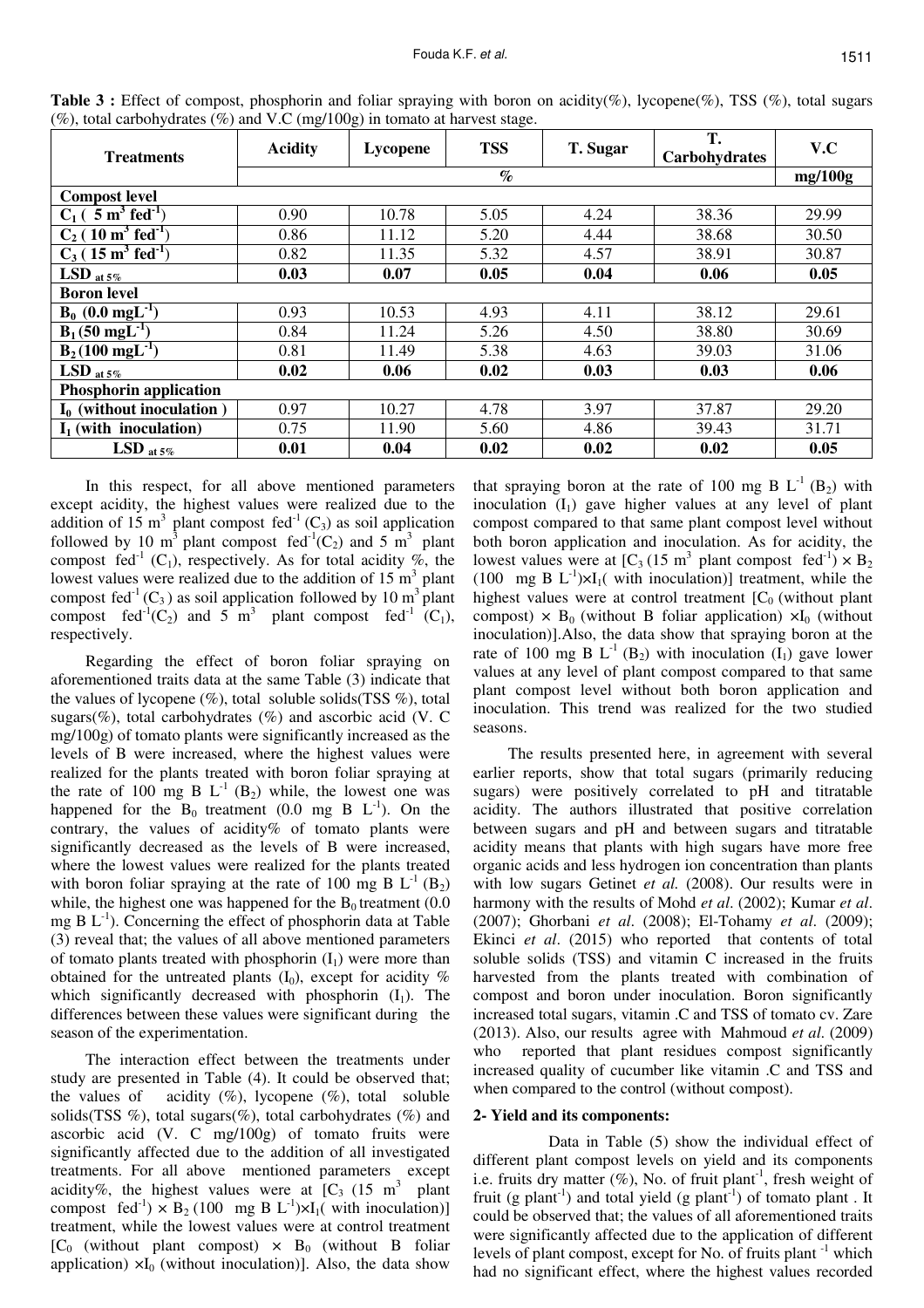with addition of plant compost at rate of 15 m<sup>3</sup> fed<sup>-1</sup> (C<sub>3</sub>) following with addition of plant compost at rate of  $10 \text{ m}^3$  fed<sup>-</sup>  $1^1$ (C<sub>2</sub>) and lately addition of plant compost at rate of 5 m<sup>3</sup> fed<sup>-1</sup>  $(C_1)$ . Treatments sequence from top to less was the  $C_3$  (15 m<sup>3</sup>) fed<sup>-1</sup>) > C<sub>2</sub> (10 m<sup>3</sup> fed<sup>-1</sup>) > C<sub>1</sub> (5 m<sup>3</sup> fed<sup>-1</sup>).

The statistical analysis of the data presented in Table (5) indicate that spraying boron element at the rate of 50.0 and 100 mg B  $L^{-1}$ significantly increased the yield and its components i.e. fruits dry matter  $(\%)$ , No. of fruit plant<sup>-1</sup>, fresh weight of fruit (g plant<sup>-1</sup>) and total yield (g plant<sup>-1</sup>) of tomato plant .The data indicate that the spraying of 100 mg B  $L^{-1}$  (B<sub>2</sub> treatment) produced higher values of all above mentioned parameters than that obtained for the  $B_0$  and B1treatments. Treatments sequence from top to less was the  $B_2$  (100 mg B L<sup>-1</sup>) > B<sub>1</sub> (50 mg B L<sup>-1</sup>) > B<sub>0</sub> (0.0 mg B L<sup>-1</sup>). Data of the same Table indicated that the tomato plants treated with phosphorin  $(I_1)$  had the highest values of fruits dry matter  $(\%)$ , No. of fruit plant<sup>-1</sup>, fresh weight of fruit (g)  $planct<sup>-1</sup>$ ) and total yield (g plant<sup>-1</sup>) comparing with untreated plants  $(I_0)$ .

Data presented in Table (6) indicate that the interaction effect between plant compost, boron element and inoculation on fruits dry matter  $(\%)$ , No. of fruit plant<sup>-1</sup>, fresh weight of fruit (g plant<sup>-1</sup>) and total yield (g plant<sup>-1</sup>) of tomato plant of tomato plants , where the application of plant compost at a rate of  $15 \text{ m}^3$  fed<sup>-1</sup> (C<sub>3</sub>) with the application of boron at a rate of 100 mg  $L^{-1}$  (B<sub>2</sub>) under inoculation (I<sub>1</sub>) produced higher values of above mentioned parameters ,while the lowest values were recorded at the control treatment  $[C_0$  (without plant compost)  $\times$  B<sub>0</sub>(without B foliar application)  $\times I_0$ (without inoculation)].

Also, the data show that spraying boron at the rate of 100 mg B  $L^{-1}$  (B<sub>2</sub>) with inoculation (I<sub>1</sub>) gave higher values at any level of plant compost compared to that same plant compost level without both boron application and inoculation. Generally, the highest values were at  $(C_3 B_2 I_1)$ treatment, it were 6.87, 22.33, 50.90 and 1134.67 for fruits dry matter (%), No. of fruit plant<sup>-1</sup>, fresh weight of fruit (g plant<sup>-1</sup>) and total yield (g plant<sup>-1</sup>) of tomato plant of tomato plants, respectively, while the lowest values were at control treatment ( $C_0 B_0 I_0$ ), it were 4.25, 16.00, 40.57 and 786.67 for fruits dry matter  $(\%)$ , No. of fruit plant<sup>-1</sup>, fresh weight of fruit  $(g$  plant<sup>-1</sup>) and total yield  $(g$  plant<sup>-1</sup>) of tomato plant of tomato plants, respectively. In this concern, many authors proved that plant compost, phosphorine, boron and their interaction affected fruit yield of tomato (Mohd *et al*., 2002; Kumar *et al*., 2007; Ghorbani *et al*., 2008; El-Tohamy *et al*., 2009 ; Ekinci *et al*., 2015; Athokpam *et al.* (2016); Marajan *et al.* (2017) and Harris and Puvanitha, 2018). Besides, Mahmoud *et al*. (2009) stated that plant residues compost increased early and total yield of cucumber fruits . Also, These results are supported by the findings of (Meena, 2015), suggested that superior results of boron treatments to participate a beneficial role during cell division, nucleic acid synthesis, uptake of calcium and transport of carbohydrates. It also plays an important role in flowering and fruit formation (Alpaslan and Gunes 2001, Meena, 2015 and Harris and Puvanitha, 2018). The present results are in agreement with those obtained by (Tonfack *et al*., 2009). Also, the results of yield and its components of tomato were in harmony with the results of Patil *et al*. (2008) who suggested that the application of boric acid of 100 ppm resulted in maximum fruit yield of tomato  $(30.50 \text{ t} \text{ ha}^{-1})$ . Direct and residual effect of organic manures significantly increased the yield and quality of tomato fruit compared to no manure application (Kavitha *et al.,* 2010). Also, our results are agree with Kamal *et al*. (2018) who indicated that PSB significantly increased tomato fruits per plant and yield.

| <b>Treatments</b>                |                          | <b>Acidity</b>              | Lycopene | <b>TSS</b>      | T. Sugar | Т.<br>Carbohydrates | V.C     |       |
|----------------------------------|--------------------------|-----------------------------|----------|-----------------|----------|---------------------|---------|-------|
|                                  |                          |                             |          | $\mathcal{O}_0$ |          |                     | mg/100g |       |
|                                  |                          | <b>Control</b>              | 1.08     | 9.34            | 4.33     | 3.47                | 37.02   | 27.82 |
|                                  | $B_0$                    | $I_0$ (without inoculation) | 1.06     | 9.53            | 4.45     | 3.55                | 37.18   | 28.07 |
| $fed^{-1}$                       | $(0.0 \text{ mgL}^{-1})$ | $I_1$ (with inoculation)    | 0.85     | 11.18           | 5.28     | 4.45                | 38.72   | 30.57 |
|                                  | $B_1$                    | $I_0$ (without inoculation) | 1.00     | 10.09           | 4.68     | 3.87                | 37.71   | 28.95 |
| $\mathbf{n}^3$<br>$\overline{6}$ | $(50 \text{ mgL}^{-1})$  | $I_1$ (with inoculation)    | 0.78     | 11.71           | 5.51     | 4.74                | 39.26   | 31.43 |
|                                  | B <sub>2</sub>           | $I_0$ (without inoculation) | 0.96     | 10.27           | 4.77     | 3.97                | 37.87   | 29.19 |
| $\overline{C}$                   | 100 mg $L^{-1}$ )        | $I_1$ (with inoculation)    | 0.76     | 11.91           | 5.60     | 4.87                | 39.42   | 31.72 |
|                                  | $B_0$                    | $I_0$ (without inoculation) | 1.04     | 9.72            | 4.52     | 3.67                | 37.34   | 28.37 |
| fed <sup>-1</sup> )              | $(0.0 \text{ mgL}^{-1})$ | $I_1$ (with inoculation)    | 0.83     | 11.34           | 5.32     | 4.58                | 38.88   | 30.86 |
|                                  | $B_1$                    | $I_0$ (without inoculation) | 0.94     | 10.45           | 4.86     | 4.08                | 38.04   | 29.46 |
| $(10\,\mathrm{m}^3$              | $(50 \text{ mgL}^{-1})$  | $I_1$ (with inoculation)    | 0.74     | 12.09           | 5.67     | 4.97                | 39.64   | 32.00 |
|                                  | B <sub>2</sub>           | $I_0$ (without inoculation) | 0.90     | 10.88           | 5.04     | 4.27                | 38.39   | 30.03 |
| $\mathcal{C}$                    | $(100 \text{ mgL}^{-1})$ | $I_1$ (with inoculation)    | 0.70     | 12.28           | 5.76     | 5.06                | 39.78   | 32.28 |
|                                  | $B_0$                    | $I_0$ (without inoculation) | 1.01     | 9.88            | 4.60     | 3.77                | 37.53   | 28.64 |
| fed <sup>-1</sup> )              | $(0.0 \text{ mgL}^{-1})$ | (with inoculation)<br>L.    | 0.81     | 11.53           | 5.42     | 4.66                | 39.06   | 31.13 |
|                                  | $B_1$                    | $I_0$ (without inoculation) | 0.92     | 10.63           | 4.97     | 4.17                | 38.22   | 29.75 |
| $(15\;\mathrm{m}^3$              | $(50 \text{ mgL}^{-1})$  | $I_1$ (with inoculation     | 0.67     | 12.44           | 5.85     | 5.18                | 39.95   | 32.55 |
|                                  | B <sub>2</sub>           | $I_0$ (without inoculation) | 0.89     | 10.98           | 5.12     | 4.37                | 38.57   | 30.32 |
| $\mathcal{C}$                    | $100 \text{ mgL}^{-1}$   | $I_1$ (with inoculation)    | 0.64     | 12.62           | 5.96     | 5.26                | 40.13   | 32.82 |
| LSD at $5\%$                     |                          | 0.04                        | 0.12     | 0.06            | 0.06     | 0.07                | 0.14    |       |

**Table 4 :** Interaction effects between compost, phosphorin and foliar spraying with boron on acidity(%), lycopene(%), TSS (%),total sugars (%),total carbohydrates (%) and V.C (mg/100g) in tomato fruits at harvest stage.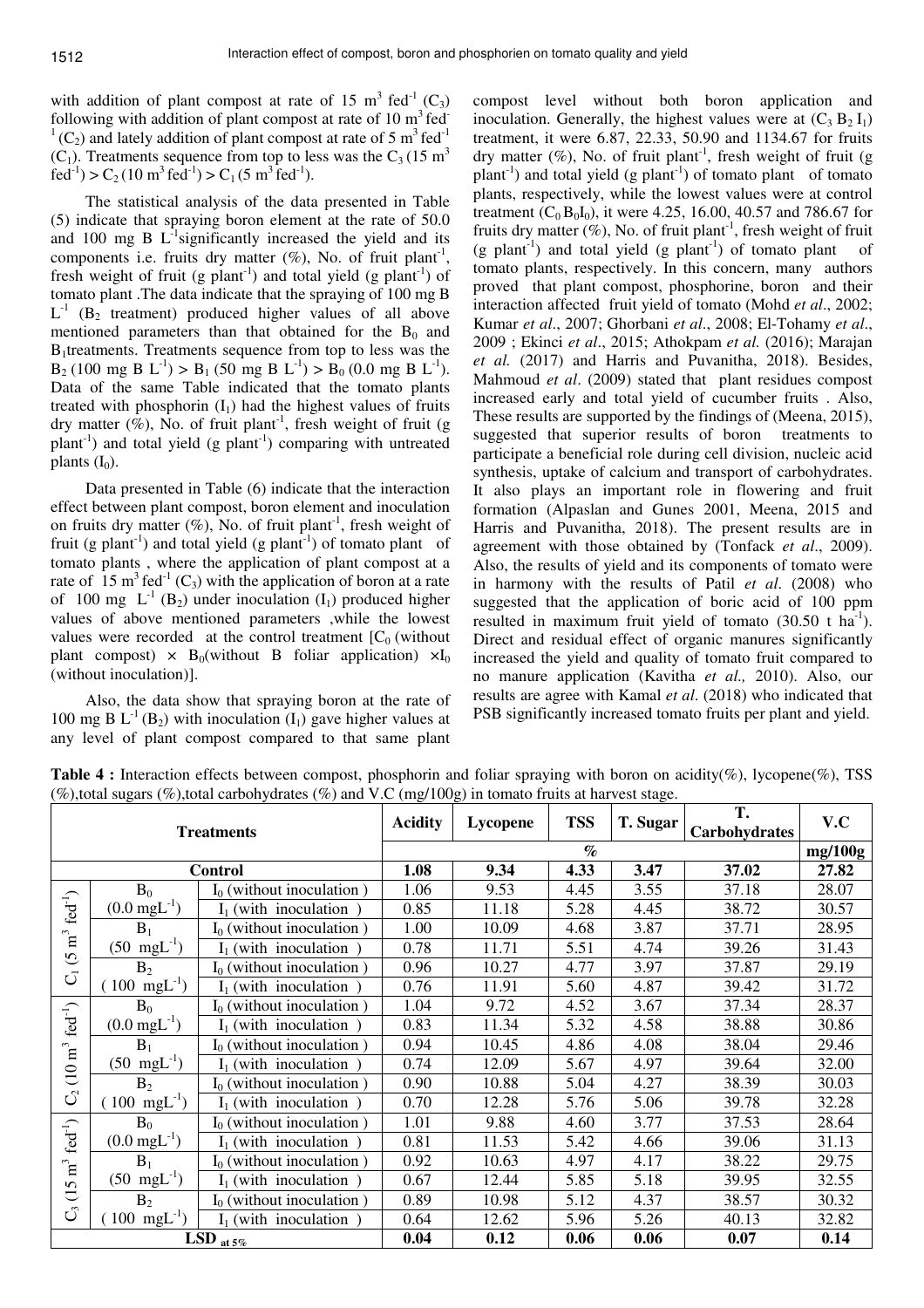| <b>Treatments</b>                            | $\%$<br><b>D.M</b> fruits | No. of fruit plant <sup>-1</sup> | Average fruit<br>weight<br>$(g$ plant <sup>-1</sup> ) | <b>Total yield</b><br>$g$ plant <sup>-1</sup> |  |  |
|----------------------------------------------|---------------------------|----------------------------------|-------------------------------------------------------|-----------------------------------------------|--|--|
| Compost level                                |                           |                                  |                                                       |                                               |  |  |
| $C_1$ (5 m <sup>3</sup> fed <sup>-1</sup> )  | 5.62                      | 19.78                            | 45.30                                                 | 968.67                                        |  |  |
| $C_2$ (10 m <sup>3</sup> fed <sup>-1</sup> ) | 5.98                      | 19.72                            | 46.80                                                 | 1003.11                                       |  |  |
| $C_3$ (15 m <sup>3</sup> fed <sup>-1</sup> ) | 6.21                      | 20.72                            | 47.81                                                 | 1055.61                                       |  |  |
| $LSD$ at 5%                                  | 0.04                      | n.s                              | 0.13                                                  | 5.87                                          |  |  |
| Boron level                                  |                           |                                  |                                                       |                                               |  |  |
| $B_0$ (0.0 mgL <sup>-1</sup> )               | 5.48                      | 19.39                            | 44.88                                                 | 975.28                                        |  |  |
| $B_1$ (50 mgL <sup>-1</sup> )                | 6.03                      | 20.00                            | 46.69                                                 | 998.67                                        |  |  |
| $\overline{B_2(100 \text{ mgL}^{-1})}$       | 6.30                      | 20.83                            | 48.33                                                 | 1053.44                                       |  |  |
| $LSD_{at 5\%}$                               | 0.05                      | 0.98                             | 0.09                                                  | 4.89                                          |  |  |
| Phosphorin application                       |                           |                                  |                                                       |                                               |  |  |
| $I_0$ (without inoculation)                  | 5.55                      | 19.67                            | 45.48                                                 | 967.81                                        |  |  |
| (with inoculation)                           | 6.32                      | 20.48                            | 47.79                                                 | 1050.44                                       |  |  |
| LSD at $5\%$                                 | 0.04                      | 0.58                             | 0.08                                                  | 5.08                                          |  |  |

**Table 5 :** Effect of compost, phosphorin and foliar spraying with boron on yield and its components of tomato plant.

**Table 6 :** Interaction effects between compost, phosphorin and foliar spraying with boron on yield and its components of tomato plant.

| <b>Treatments</b>                               |                          |                                  | <b>D.M</b> fruits<br>$\%$ | No. of fruit<br>plan <sup>1</sup> | Average<br>fruit<br>weight/g | <b>Total yield</b><br>$g$ plant <sup>-1</sup> |
|-------------------------------------------------|--------------------------|----------------------------------|---------------------------|-----------------------------------|------------------------------|-----------------------------------------------|
| <b>Control</b>                                  |                          |                                  | 4.25                      | 16.00                             | 40.57                        | 786.670                                       |
|                                                 | $B_0$                    | (without inoculation)<br>I٥      | 4.57                      | 18.00                             | 42.60                        | 884.670                                       |
|                                                 | $(0.0 \text{ mgL}^{-1})$ | (with inoculation                | 5.54                      | 19.00                             | 44.67                        | 982.330                                       |
| $C_1$                                           | $B_1$                    | without inoculation)             | 5.40                      | 19.67                             | 44.07                        | 925.330                                       |
| $(5 \text{ m}^3 \text{ fed}^{-1})$              | $(50 \text{ mgL}^{-1})$  | with inoculation)<br>I,          | 6.15                      | 20.33                             | 46.73                        | 1002.33                                       |
|                                                 | B <sub>2</sub>           | (without inoculation)<br>$I_0$   | 5.67                      | 20.33                             | 45.63                        | 970.670                                       |
|                                                 | $(100 \text{ mgL}^{-1})$ | with inoculation)                | 6.40                      | 21.33                             | 48.10                        | 1046.67                                       |
|                                                 | $B_0$                    | without inoculation)<br>$I_0$    | 5.15                      | 19.33                             | 43.93                        | 921.670                                       |
|                                                 | $(0.0 \text{ mgL}^{-1})$ | with inoculation)                | 6.02                      | 19.67                             | 46.00                        | 1021.67                                       |
| $C_2$<br>(10 m <sup>3</sup> fed <sup>-1</sup> ) | $B_1$                    | without inoculation)<br>Iο       | 5.65                      | 19.33                             | 45.77                        | 952.670                                       |
|                                                 | $(50 \text{ mgL}^{-1})$  | with inoculation)                | 6.40                      | 20.00                             | 48.03                        | 1031.67                                       |
|                                                 | B <sub>2</sub>           | without inoculation)<br>$I_0$    | 5.95                      | 19.67                             | 47.20                        | 1005.00                                       |
|                                                 | $(100 \text{ mgL}^{-1})$ | with inoculation)<br>${\rm I}_1$ | 6.72                      | 20.33                             | 49.87                        | 1086.00                                       |
| $C_3$<br>$(15 \text{ m}^3 \text{ fed}^{-1})$    | $B_0$                    | (without inoculation)<br>$I_0$   | 5.35                      | 20.00                             | 45.10                        | 971.670                                       |
|                                                 | $(0.0 \text{ mgL}^{-1})$ | with inoculation)                | 6.22                      | 20.33                             | 46.97                        | 1069.67                                       |
|                                                 | $B_1$                    | without inoculation)<br>$I_0$    | 6.00                      | 19.67                             | 46.70                        | 1001.00                                       |
|                                                 | $(50 \text{ mgL}^{-1})$  | with inoculation )               | 6.60                      | 21.00                             | 48.87                        | 1079.00                                       |
|                                                 | $B_2$                    | without inoculation)<br>$I_0$    | 6.20                      | 21.00                             | 48.30                        | 1077.67                                       |
|                                                 | $(100 \text{ mgL}^{-1})$ | (with inoculation)               | 6.87                      | 22.33                             | 50.90                        | 1134.67                                       |
| LSD $_{at.5\%}$                                 |                          |                                  | 0.11                      | 1.730                             | 0.240                        | 15.2500                                       |

## **Conclusion**

According to the obtained results in this investigation, tomato c.v 'Super strain B' treated with compost before planting at a rate of 15  $m^3$  fed<sup>-1</sup> and sprayed with boron element at a rate of 100 mg  $L^{-1}$  under inoculation with phosphorien was the best treatment that could be recommended to obtain the highest yield as well as improve fruit quality, especially TSS%, lycopene % and vitamin C of tomato fruit in Delta area and other regions with similar agroclimate conditions.

# **References**

- A.O.A.C (1980). "Association of official agriculture chemistry" Official Methods of Analysis, Washington,  $D.C.10<sup>th</sup>$ ed.
- Alpaslan, M. and Gunes, A. (2001). Interactive effects of boron and salinity stress on the growth, membrane

permeability and mineral composition of tomato and cucumber plants. Journal of Plant and Soil, 236: 123- 128.

- Ancuța, D.; Renata, S. and Șumălan, R. (2013). Influence of different types of composts on growth and chlorophyll content from tomato seedlings. JOURNAL of Horticulture, Forestry and Biotechnology. 17(4): 43- 48.
- Ashutosh, S.; Raja, M.R. and Rina, C. (2006). Effects of four diffrenet doses or organic manures in the production of *Ceriodaphnia cornuta*. Bioresour. Technol. 47:1036- 1040.
- Athokpam, H.; Wani, S.H.; Sarangthem, I. and Singh, N.A. (2016). Effects of vermicompost and boron on tomato (*Solanum lycopersicum* cv. Pusa ruby) flowering, fruit ripening, yield and soil fertility in acid soils.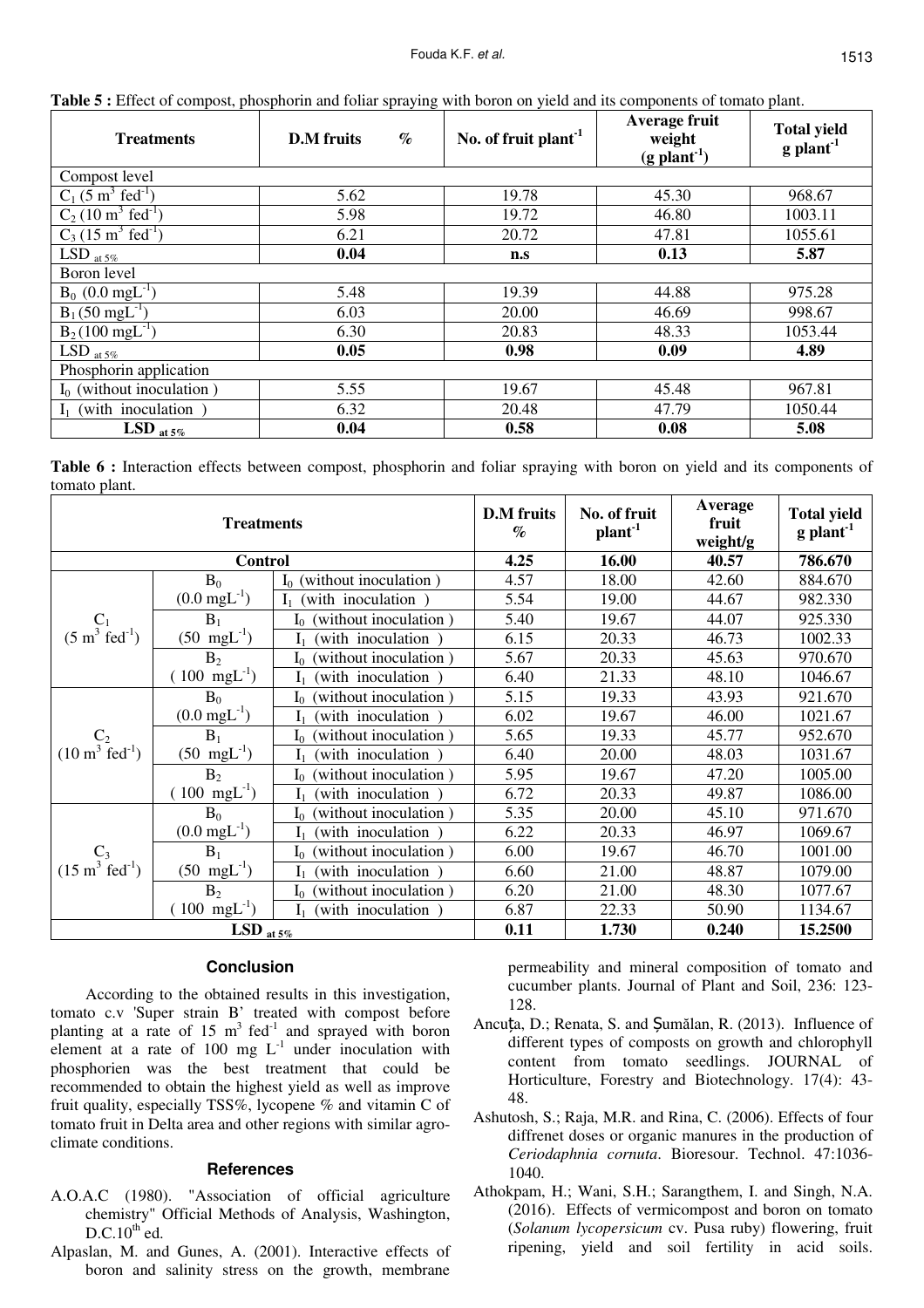International Journal of Agriculture, Environment and Biotechnology. Paper No. 512.

- Bingham, F.T. (1982). Boron. In A.L. Page et al. (ed). Methods of soil analysis  $(2<sup>nd</sup>)$  ed. Agron. ASA, Madison, Wisconsim. 9: 431-447.
- Champman, H.D. and Pratt, P.F. (1978). Methods of analysis for soils, plants and waters Univ. California, Div. Agric. Sci. Priced Publ. 4034.
- Dewis, J. and Feritas, F. (1970). Physical and Chemical Methods of Soil and Water Analysis, FAO, Rome, soil Bulletin, No. 10.
- Dursun, A.; Turan, M.; Ekinci, M.; Gunes, A.; Ataoglu, N.; Esringu, A. and Yildirim, E. (2010). Effects of boron fertilizer on tomato, pepper, and cucumber yields and chemical composition. Communications in Soil Science and Plant Analysis, 41(13): 1576-1593.
- Ekinci, M.; Esring, A.; Dursun, A.; Yildirim, E.; Turan, M.; Karaman, M.R. and Arjumend, T. (2015). Growth, yield, and calcium and boron uptake of tomato (*Lycopersicon esculentum* L.) and cucumber (*Cucumis sativus* L*.*) as affected by calcium and boron humate application in greenhouse conditions. Turk J Agric For. 39: 613-632.
- El-Tohamy, W.A.; El-Abagy, H.M.; El-Greadly, N.H.M. and Gruda, N. (2008). Hormonal changes, growth and yield of tomato plants in response to chemical and biofertilization application in sandy soils. Journal of Applied Botany and Food Quality 82: 179–182.
- Fahmy, M.A.E.M. (2012). Effect of some treatments on growth, Yield and fruit chemical compostion of melon and cucumber crops under Sandy soils conditions. Thesis. Master. Sci. Fac. Agri., Cairo Univ, Egypt.
- Farahat, A.A., Alsayed, A.A.; El-Beltagi, H.S. and Mahfoud, N.M. (2012). Impact of organic and inorganic fertilizers on nematode reproduction and biochemical alterations on tomato, 4(1): 48-55.
- Getinet, H.; Seyoum, T. and Woldetsadik, K. (2008). The effect of cultivar, maturity stage and storage environment on quality of tomatoes. Journal of Food Engineering, 87(4): 467-478.
- Ghorbani, R.; Koocheki, A.; Jahan, M. and Asadi, G.A. (2008). Impact of organic amendments and compost extracts on tomato production and storability in agroecological systems. Agron. Sustain. Dev. 3.
- Ghosh, P.K.; Ajayi, K.K.; Manna, M.C.; Mandal, K.G.; Mistra, A.K. and Hati, K.M. (2004). Comparative effectiveness of cattle manure, poultry manure, phosphocompost and fertilizer NPK on three cropping systems in Ventisols of semi-arid tropics. II. Dry matter yield, nodulation, chlorophyll content and enzyme activity. Bioresour. Technol. 95: 85-93.
- Gomez, K.A. and Gomez, A.A. (1984). Statistical Procedures for Agricultural Research. John Wiley and Sons, Inc., New York, 680.
- Gotteni, A.L.; Verloo, L.G. and Camerlynch, G. (1982). Chemical Analysis of Soil Lap of Analytical and Agro Chemistry, state Univ., Ghent, Belgium.
- Harris, K.D. and Puvanitha, S. (2018). Influence of Foliar Application of Boron and Copper on Growth and Yield of Tomato (*Solanum lycopersicum* L. cv 'Thilina'). AGRIEAST: Journal of Agricultural Sciences, 11(2): 12-19.
- Ilupeju, E.A.O.; Akanbi, W.B.; Olaniyi, J.O.; Lawal, B.A.; Ojo, M.A. and Akintokun, P.O. (2015). Impact of

organic and inorganic fertilizers on growth, fruit yield, nutritional and lycopene contents of three varieties of tomato (*Lycopersicon esculentum* (L.) Mill) in Ogbomoso, Nigeria. Afr. J. Biotechnol. 14(31): 2424- 2433.

- Jones, J.; Wolf, B.J.B. and Mills, H.A. (1991). Plant analysis Handbook: A Practical Sampling, Preparation, Analysis, and Interpretative Guide. Micro-Macro Publishing, Athens, Ga.
- Kamal, M.; Rajkumar, M. and Raghav, M. (2018). Effect of bio fertilizers on growth and yield of tomato (*Lycopersicon esculentum* Mill). Int. J. Curr. Microbiol. App. Sci., 7(2): 2542-2545.
- Kavitha, P.; Rao, K.J. and Reddy, A.R.C. (2010). Direct and residual effects of organic manures on yield, quality of edible parts and economics in tomato (*Lycopersicon esculentum* Mill.)-cabbage (*Brassica oleracea* L. var. capitata) cropping sequence. Crop Research (Hisar), 40(1/3):101-108.
- Kocevsky, G.J.V.; Jakimov, N.D.; Kekic, M.M. and Koleva, R.L. (1996). The effect of nitrogen, phosphorus, potassium, magnesium, and boron on the yield, morphological, and quality characteristics of industrial tomatoes. Acta Hort. 462: 183-186.
- Kumar, A.; Kumar, J. and Babu, R. (2007). Effect of inorganic and bio-fertilizers on growth, yield and quality of tomato(*Lycopersicon esculentum* Mill.). Journal article, 7(1/2):151-152.
- Kumaran, S.S.; Natarajan, S. and Thamburaj, S. (1998). Effect of organic and inorganic fertilizers on growth, yield and quality of tomato. South Indian Horticulture, 46(3/6): 203-205.
- Mahmoud, E.; Abd El-Kader, N. and Robin, P. (2009). Effects of different organic and inorganic fertilizers on cucumber yield and some soil properties. World Journal of Agricultural Sciences, 5(4): 408-414.
- Marajan, W.A.; Hadad, M.A.; Gafer, M.O.; Khalifa, K.M.; Hatim, S.A. and Abdelrhman, M.A. (2017). Influence of Bio-organic Fertilizers on Tomato Plants Growth under Deep Tillage Preparation in Western Omdurman Soil. IJRDO-Journal of Agriculture and Research, 3(8): 6.
- Meena, S. (2015). Effect of Humic Acid and Micronutrients on Growth, Yield and Quality of Cucumber under Polyhouse Condition". Thesis Master Sci. Fac. Agri., Rajasthan Univ, India.
- Mohd, R.; Narwadkar, P.R.; Prabu, T. and Sajindranath, A.K. (2002). Effect of organic and inorganic fertilizers on yield and quality of tomato (*Lycopersicon esculentum* Mill.). Journal of Soils and Crops, 12(2): 167-169.
- Patil, B.C.; Hosamani, R.M.; Ajjappalavara, P.S.; Naik, B.H.; Smitha, R.P. and Ukkund, K.C. (2008). Effect of foliar application of micronutrients on growth and yield components of tomato (*Lycopersicon esculentum* Mill.). Karnataka J. Agric. Sc. 21(3): 428-430.
- Peters, I.S.; Combs, B.; Hoskins, I.; Iarman, I.; Kover, M. and Wolf, N. (2003). Recommended Methods of Manure Analysis. Univ. of Wisconsin, Cooperative extension Publ., Madison.
- Samet, H.; Cikili, Y. and Dursun, S. (2015). The role of potassium in alleviating boron toxicity and combined effects on nutrient contents in pepper (*Capsicum annuum* l.). Bulgarian Journal of Agricultural Science, 21(1): 64-70.